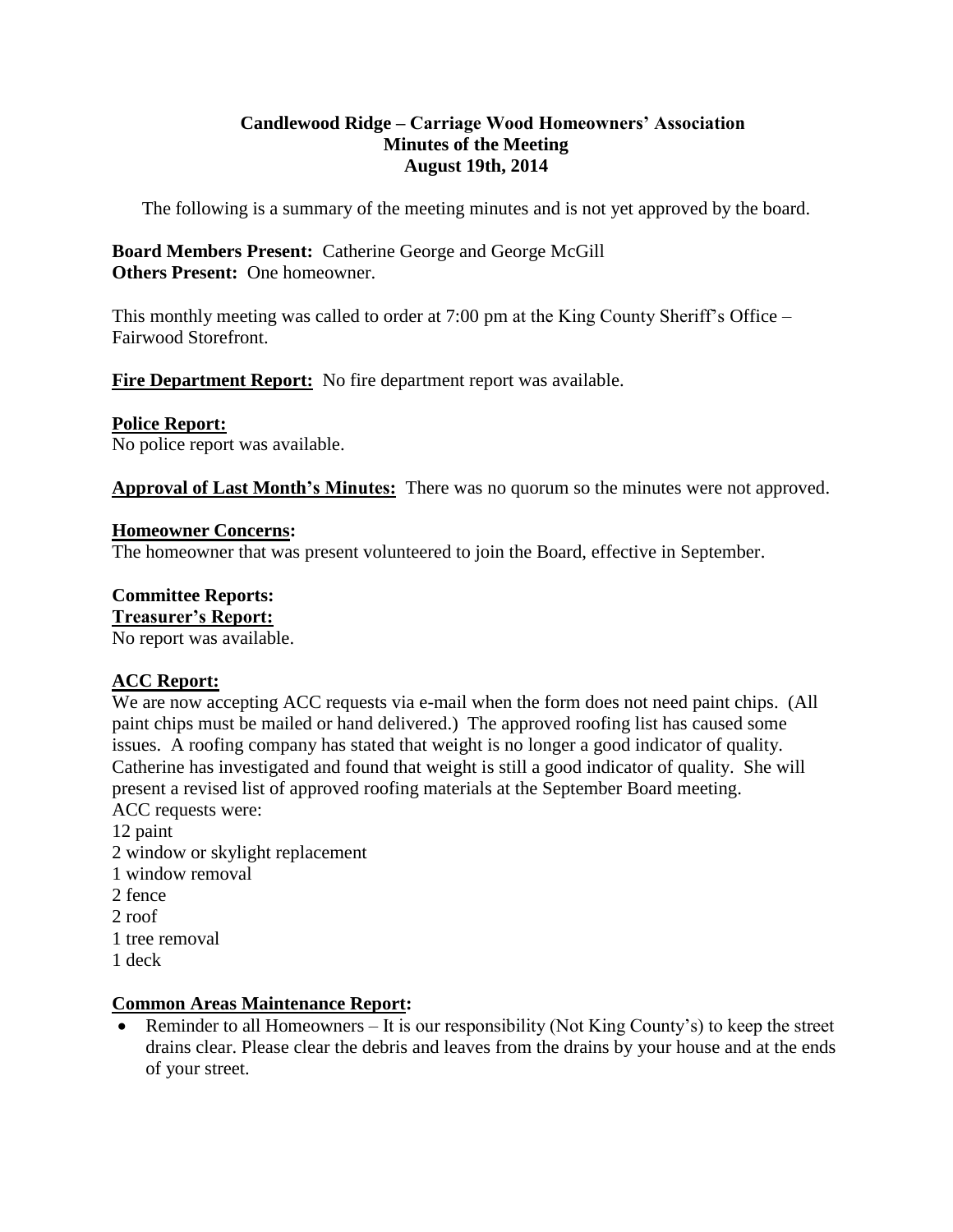- We continue to have branches and trees fall onto the paths at CR Park. Please contact me at [commonareas@crcwhoa.org](mailto:commonareas@crcwhoa.org) or call 425-738-8611 #80 and leave a message if you notice any trees or branches at either park or any of the Common areas or entrances.
- Reminder all dogs must be on leash this is a King County Law as well as our policy in our HOA Parks.
- King County Sheriff Patrols and requests will now be coordinated by the CAM Chair and monthly reports will be submitted before each monthly meeting. Please contact the Board with any areas of concern and we will do our best to accommodate.
- We had the Backflow tests done on the sprinkler systems and the sprinklers are set for every other day for 25 minutes in the morning.
- King County was out starting the work on the leak we have on a street drain pipe that goes into the CR Park. They found that the mouth of the pipe where it is supposed to drain into the creek had filled with silt, leaves and dirt and had plugged it completely. This is what caused it to back up and leak and flood the sidewalk.
- Please keep a watch for suspicious Activity and call 911

**Reminder:** Our parks are private parks which exist for the use and enjoyment of HOA residents, their families and guests. They are not public parks. Our park usage rules apply to everyone. Following are some of the rules that have been established to maximize safety, and minimize liability and maintenance cost:

A. Park Hours: 9:00 am to dusk.

B. No Smoking, alcohol, drugs, loud music, golfing, motorized vehicles or **Fireworks**  are allowed.

C. Animals must be leashed and owners are responsible for cleaning up after their animals.

#### **Complaints Negotiations Report:**

No report was available.

**Legal and Insurance Report:**

No report was available.

#### **Cul-de-Sac Committee**

No report this month.

#### **New Web Site:**

The new web site became live on May  $1<sup>st</sup>$ . Catherine is the focal if someone has an issue

#### **Capital Improvement Committee:**

Please contact the board if you have any ideas for Capital Improvements.